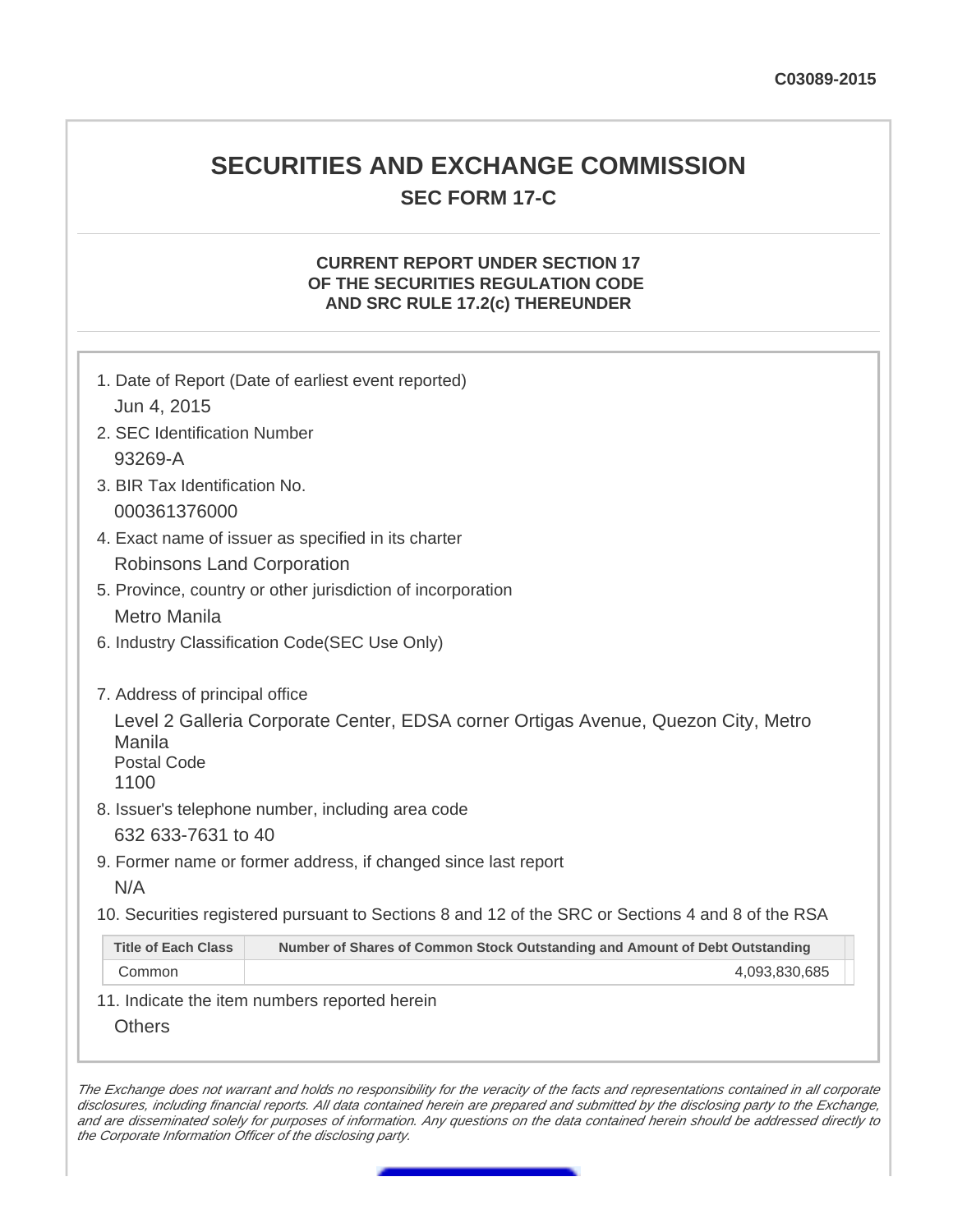

## **PSE Disclosure Form 4-13 - Clarification of News Reports References: SRC Rule 17 (SEC Form 17-C) and Section 4.4 of the Revised Disclosure Rules**

**Subject of the Disclosure**

Clarification of News Report

| Source              | The Standard (Internet Edition)                              |  |
|---------------------|--------------------------------------------------------------|--|
|                     | Subject of News Report   "Robinsons Land sees P9.4-b profit" |  |
| Date of Publication | Jun 3. 2015                                                  |  |

## **Clarification of News Report**

We refer to your letter dated June 4, 2015 requesting Robinsons Land Corporation to clarify and/or confirm a news article entitled "Robinsons Land sees P9.4-b profit" which was posted in The Standard (Internet Edition) on June 3, 2015 The article reported in part that:

"Robinsons Land Corp., the property unit of the Gokongwei Group, aims to double net income to P9.4 billion by 2019 from P4.7 billion in 2014, as it expands its four core businesses, namely residential, shopping, hotels and office buildings.

Robinsons Land president Frederick Go said in an interview at the sidelines of the EJAP-ING Forum held at the Makati Shangri-la Hotel, Makati the company planned to build three to five malls annually.

'Our target is to double our net income from 2014 to 2019. That is our goal and we are all working towards that target,' Gokongwei said.

'We are expanding all our businesses, all our malls, all of office buildings, we are building more hotels and residential projects. All the four businesses we have we are all growing,' Gokongwei added.

. . . . "

We confirm that the statements contained in the news article were views expressed by Mr. Frederick D. Go, President and Chief Operating Officer of Robinsons Land Corporation (RLC) with respect to the plans and prospects of RLC. However, these statements that describe RLC's objectives, plans or goals are based on management's current expectations or beliefs as well as assumptions made by, and information currently available to, management. Since these plans and objectives are subject to risks and uncertainties, no assurance can be made that these projections or goals will be achieved, or that RLC's and its management's assumptions are correct.